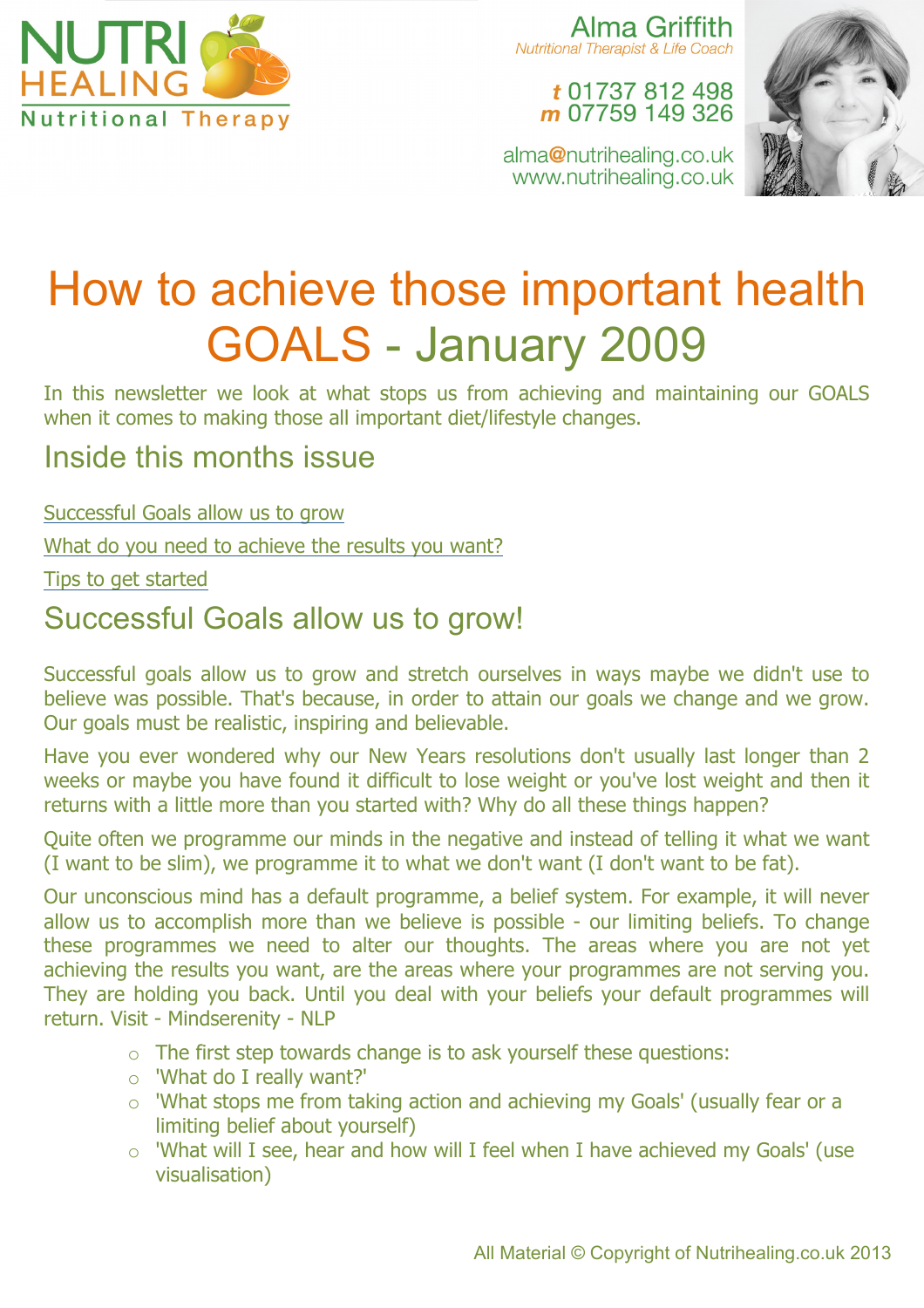# What do you need to achieve the results you want?

What do you need to achieve the results in a particular area of your life? Maybe you are holding onto weight because you do not believe that you deserve to be slim.

What you focus on is what you get - so if you think yourself thin and take the necessary action by changing your diet and lifestyle, then you are programming your mind for success.

Interesting website click on Laws of Attraction - The Secret

Start today by changing the way you think and read on for tips to achieve your GOALS! Make it something you want to do, an enjoyable experience rather than something you feel you have to do!

#### Tips to get started

Here are some Tips to get you started:

Losing weight takes time so aim to lose 2lbs per week.

Cut down on your portions - example - buy a smaller plate for your main meals so that you eat less at each meal.

Eat only whole foods, avoid all processed and convenient foods. Make your own and then you know what the ingredients are.

Sit down and enjoy your food, chewing well and avoiding stress around meal times.

Keep a diary of what you eat; this will tend to focus your mind.

Always start your day with a **good breakfast** (the most important meal of the day) to 'kick start' your metabolism.

- o Bowl of porridge with some crushed nuts/seeds, sliced banana or berries.
- o Boiled eggs, with wholemeal bread
- o Smoothies made with lots of fresh fruit
- o Fortified cereals or muesli with fresh fruit & yoghurt.

#### **Only eat Healthy snacks** - mid/morning and mid/afternoon

- o Raw vegetables
- o Fruit
- o Nuts/seeds
- o Oatcakes with hummus or cottage cheese

Avoid the sugary kind - cakes, biscuits, sweets.